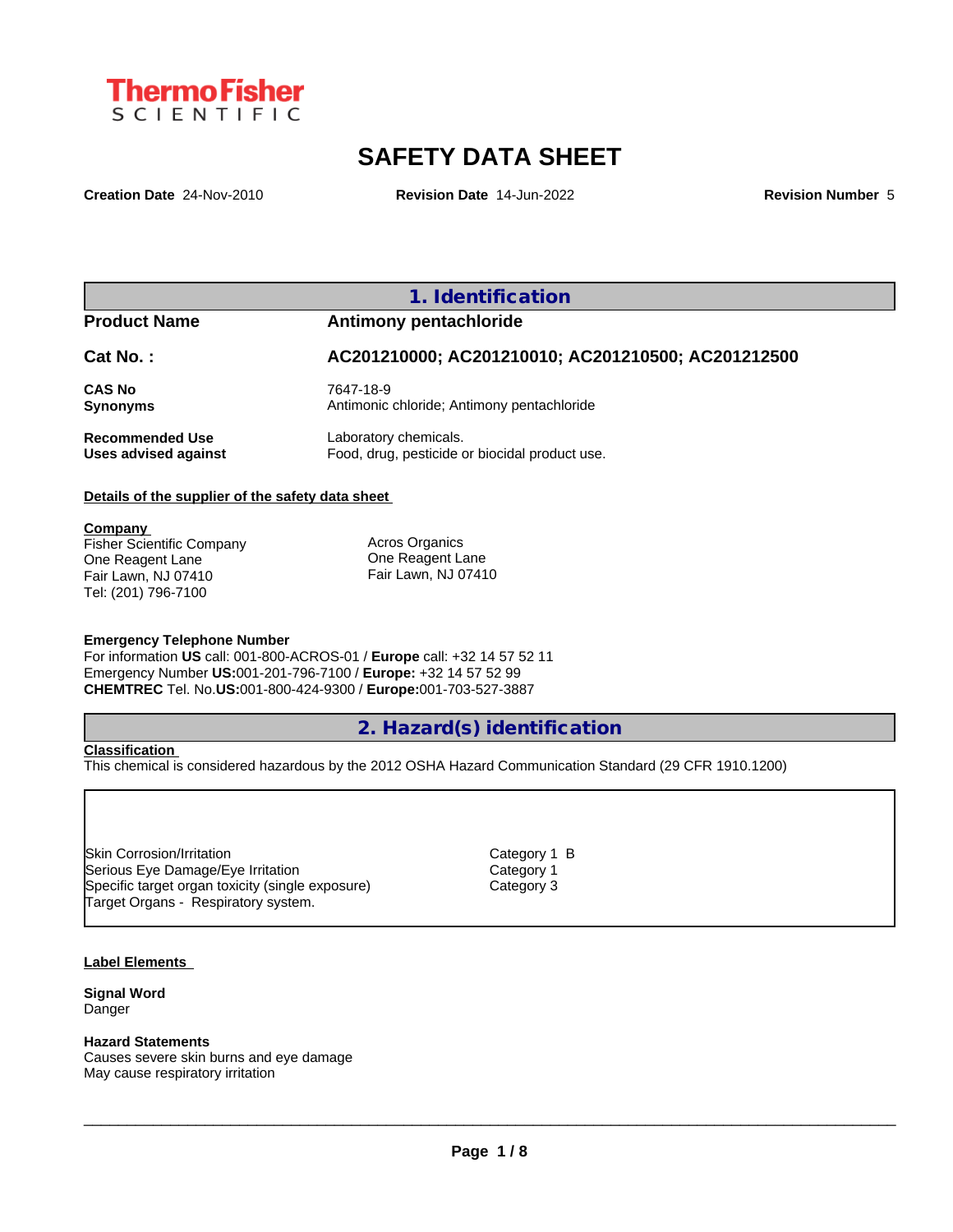

## **Precautionary Statements**

### **Prevention**

Do not breathe dust/fume/gas/mist/vapors/spray

Wash face, hands and any exposed skin thoroughly after handling

Wear protective gloves/protective clothing/eye protection/face protection

Use only outdoors or in a well-ventilated area

## **Response**

Immediately call a POISON CENTER or doctor/physician **Inhalation** IF INHALED: Remove victim to fresh air and keep at rest in a position comfortable for breathing **Skin** IF ON SKIN (or hair): Take off immediately all contaminated clothing. Rinse skin with water/shower Wash contaminated clothing before reuse **Eyes** IF IN EYES: Rinse cautiously with water for several minutes. Remove contact lenses, if present and easy to do. Continue rinsing **Ingestion** IF SWALLOWED: Rinse mouth. DO NOT induce vomiting **Storage** Store locked up Store in a well-ventilated place. Keep container tightly closed **Disposal** Dispose of contents/container to an approved waste disposal plant

**Hazards not otherwise classified (HNOC)**

Toxic to aquatic life with long lasting effects

# **3. Composition/Information on Ingredients**

| <b>Component</b><br>Antimony pentachloride |                                                                                                                                                                                                                                                                                                                                         | <b>CAS No</b>                                                                                                                           | Weight % |
|--------------------------------------------|-----------------------------------------------------------------------------------------------------------------------------------------------------------------------------------------------------------------------------------------------------------------------------------------------------------------------------------------|-----------------------------------------------------------------------------------------------------------------------------------------|----------|
|                                            |                                                                                                                                                                                                                                                                                                                                         | 7647-18-9                                                                                                                               | $=100$   |
|                                            |                                                                                                                                                                                                                                                                                                                                         | 4. First-aid measures                                                                                                                   |          |
| <b>General Advice</b>                      | Show this safety data sheet to the doctor in attendance. Immediate medical attention is<br>required.                                                                                                                                                                                                                                    |                                                                                                                                         |          |
| <b>Eye Contact</b>                         | Rinse immediately with plenty of water, also under the eyelids, for at least 15 minutes.<br>Immediate medical attention is required.                                                                                                                                                                                                    |                                                                                                                                         |          |
| <b>Skin Contact</b>                        | Wash off immediately with plenty of water for at least 15 minutes. Remove and wash<br>contaminated clothing and gloves, including the inside, before re-use. Call a physician<br>immediately.                                                                                                                                           |                                                                                                                                         |          |
| <b>Inhalation</b>                          | If not breathing, give artificial respiration. Remove from exposure, lie down. Do not use<br>mouth-to-mouth method if victim ingested or inhaled the substance; give artificial respiration<br>with the aid of a pocket mask equipped with a one-way valve or other proper respiratory<br>medical device. Call a physician immediately. |                                                                                                                                         |          |
| Ingestion                                  |                                                                                                                                                                                                                                                                                                                                         | Do NOT induce vomiting. Clean mouth with water. Never give anything by mouth to an<br>unconscious person. Call a physician immediately. |          |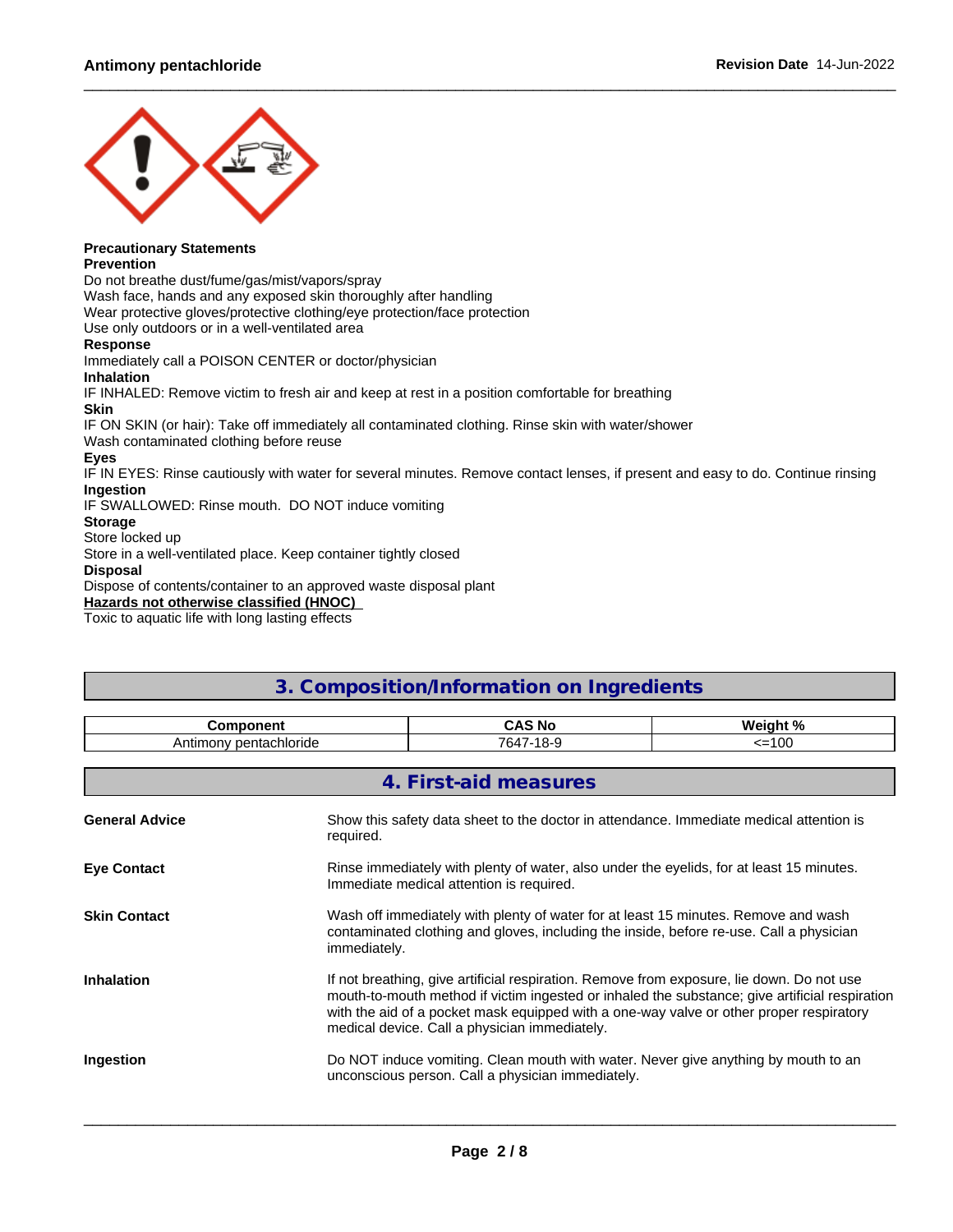| Most important symptoms and<br>effects                     | Causes burns by all exposure routes. Product is a corrosive material. Use of gastric<br>lavage or emesis is contraindicated. Possible perforation of stomach or esophagus should<br>be investigated: Ingestion causes severe swelling, severe damage to the delicate tissue<br>and danger of perforation |  |  |
|------------------------------------------------------------|----------------------------------------------------------------------------------------------------------------------------------------------------------------------------------------------------------------------------------------------------------------------------------------------------------|--|--|
| <b>Notes to Physician</b>                                  | Treat symptomatically                                                                                                                                                                                                                                                                                    |  |  |
|                                                            | 5. Fire-fighting measures                                                                                                                                                                                                                                                                                |  |  |
|                                                            |                                                                                                                                                                                                                                                                                                          |  |  |
| <b>Suitable Extinguishing Media</b>                        | Carbon dioxide (CO <sub>2</sub> ). Dry chemical. Chemical foam. CO <sub>2</sub> , dry chemical, dry sand,<br>alcohol-resistant foam.                                                                                                                                                                     |  |  |
| <b>Unsuitable Extinguishing Media</b>                      | Water                                                                                                                                                                                                                                                                                                    |  |  |
| <b>Flash Point</b>                                         | No information available                                                                                                                                                                                                                                                                                 |  |  |
| Method -                                                   | No information available                                                                                                                                                                                                                                                                                 |  |  |
| <b>Autoignition Temperature</b><br><b>Explosion Limits</b> | No information available                                                                                                                                                                                                                                                                                 |  |  |
| <b>Upper</b>                                               | No data available                                                                                                                                                                                                                                                                                        |  |  |
| Lower                                                      | No data available                                                                                                                                                                                                                                                                                        |  |  |
| Sensitivity to Mechanical Impact No information available  |                                                                                                                                                                                                                                                                                                          |  |  |
| <b>Sensitivity to Static Discharge</b>                     | No information available                                                                                                                                                                                                                                                                                 |  |  |

## **Specific Hazards Arising from the Chemical**

Thermal decomposition can lead to release of irritating gases and vapors. The product causes burns of eyes, skin and mucous membranes.

#### **Hazardous Combustion Products**

Fumes. antimony. Hydrogen chloride gas. Antimony oxide.

## **Protective Equipment and Precautions for Firefighters**

As in any fire, wear self-contained breathing apparatus pressure-demand, MSHA/NIOSH (approved or equivalent) and full protective gear. Thermal decomposition can lead to release of irritating gases and vapors.

| <u>NFPA</u>                      |                                |                                                                          |                                                                                           |
|----------------------------------|--------------------------------|--------------------------------------------------------------------------|-------------------------------------------------------------------------------------------|
| <b>Health</b>                    | Flammability                   | <b>Instability</b>                                                       | <b>Physical hazards</b><br>w                                                              |
|                                  | 6. Accidental release measures |                                                                          |                                                                                           |
| <b>Personal Precautions</b>      |                                | personnel to safe areas. Keep people away from and upwind of spill/leak. | Ensure adequate ventilation. Use personal protective equipment as required. Evacuate      |
| <b>Environmental Precautions</b> |                                | environment. Do not allow material to contaminate ground water system.   | Do not flush into surface water or sanitary sewer system. Should not be released into the |

**Methods for Containment and Clean** Keep in suitable, closed containers for disposal. Soak up with inert absorbent material. **Up**

| 7. Handling and storage                                                                                                                                                                                                                                                                             |
|-----------------------------------------------------------------------------------------------------------------------------------------------------------------------------------------------------------------------------------------------------------------------------------------------------|
| Wear personal protective equipment/face protection. Do not get in eyes, on skin, or on<br>clothing. Use only under a chemical fume hood. Do not breathe mist/vapors/spray. Do not<br>ingest. If swallowed then seek immediate medical assistance. Handle under an inert<br>atmosphere.              |
| Keep containers tightly closed in a dry, cool and well-ventilated place. Store contents under<br>argon. Corrosives area. Keep away from water or moist air. Store under an inert<br>atmosphere. Protect from moisture. Incompatible Materials. Bases. Strong oxidizing<br>agents. Alcohols. Metals. |
|                                                                                                                                                                                                                                                                                                     |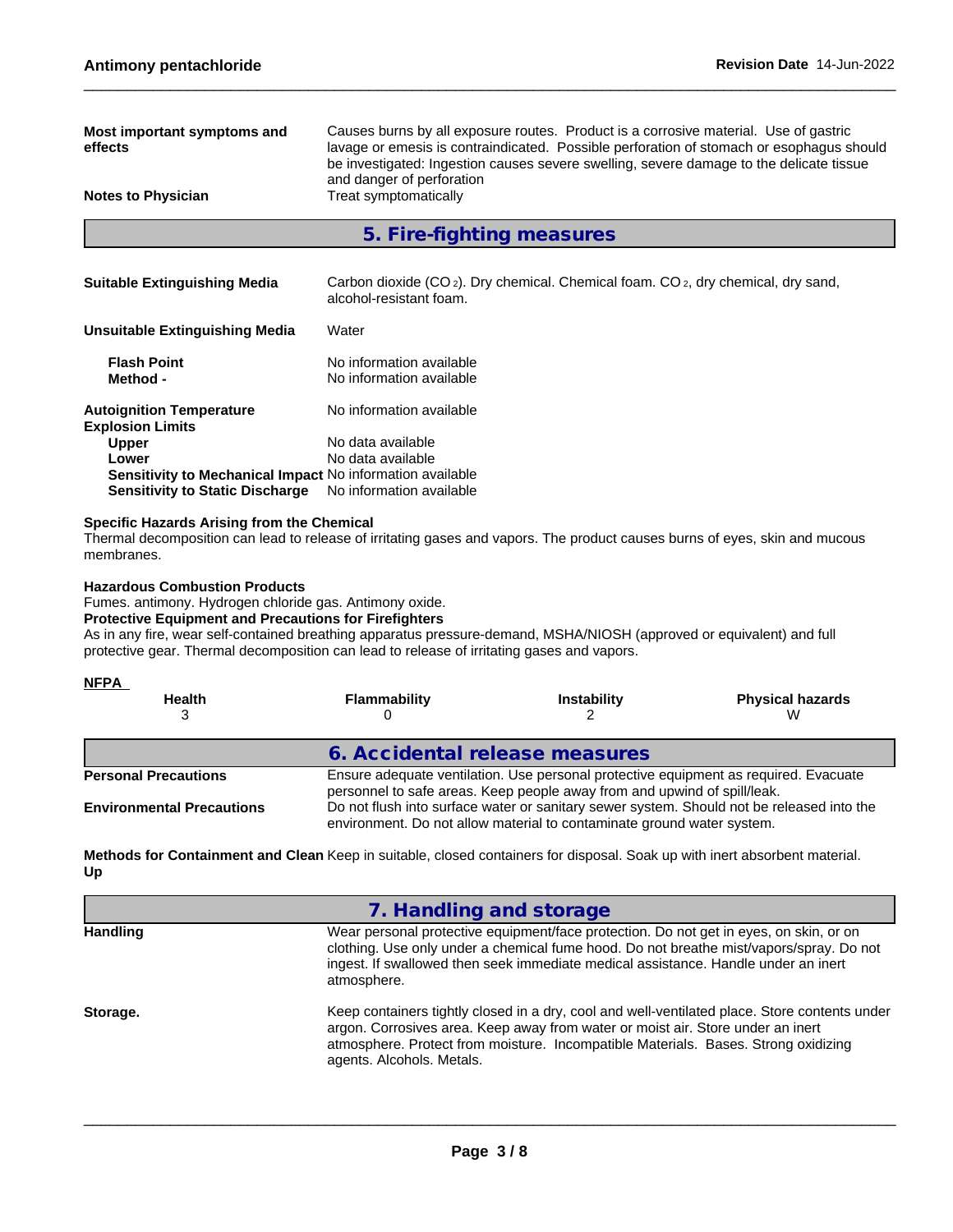# **8. Exposure controls / personal protection**

## **Exposure Guidelines**

| Component              | <b>ACGIH TLV</b>          | <b>OSHA PEL</b>                     | <b>NIOSH IDLH</b>                                         | <b>Mexico OEL (TWA)</b>      |
|------------------------|---------------------------|-------------------------------------|-----------------------------------------------------------|------------------------------|
| Antimony pentachloride | TWA: $0.5 \text{ mg/m}^3$ | (Vacated) TWA: $0.5 \text{ ma/m}^3$ | IDLH: $50 \text{ mg/m}^3$<br>TWA: $0.5$ mg/m <sup>3</sup> | TWA: $0.5$ mg/m <sup>3</sup> |

## *Legend*

*ACGIH - American Conference of Governmental Industrial Hygienists OSHA - Occupational Safety and Health Administration NIOSH IDLH: NIOSH - National Institute for Occupational Safety and Health*

| <b>Engineering Measures</b>          | Ensure adequate ventilation, especially in confined areas. Ensure that eyewash stations<br>and safety showers are close to the workstation location.                                                                                                    |
|--------------------------------------|---------------------------------------------------------------------------------------------------------------------------------------------------------------------------------------------------------------------------------------------------------|
| <b>Personal Protective Equipment</b> |                                                                                                                                                                                                                                                         |
| <b>Eye/face Protection</b>           | Wear appropriate protective eyeglasses or chemical safety goggles as described by<br>OSHA's eye and face protection regulations in 29 CFR 1910.133 or European Standard<br>EN166.                                                                       |
| Skin and body protection             | Wear appropriate protective gloves and clothing to prevent skin exposure.                                                                                                                                                                               |
| <b>Respiratory Protection</b>        | Follow the OSHA respirator regulations found in 29 CFR 1910.134 or European Standard<br>EN 149. Use a NIOSH/MSHA or European Standard EN 149 approved respirator if<br>exposure limits are exceeded or if irritation or other symptoms are experienced. |
|                                      |                                                                                                                                                                                                                                                         |

## **Hygiene Measures Handle in accordance with good industrial hygiene and safety practice.**

|                                         | 9. Physical and chemical properties |
|-----------------------------------------|-------------------------------------|
| <b>Physical State</b>                   | Liquid                              |
| Appearance                              | Yellow                              |
| Odor                                    | pungent                             |
| <b>Odor Threshold</b>                   | No information available            |
| рH                                      | Not applicable                      |
| <b>Melting Point/Range</b>              | 2.8 °C / 37 °F                      |
| <b>Boiling Point/Range</b>              | 92 °C / 197.6 °F @ 30 mmHg          |
| <b>Flash Point</b>                      | No information available            |
| <b>Evaporation Rate</b>                 | No information available            |
| <b>Flammability (solid,gas)</b>         | Not applicable                      |
| <b>Flammability or explosive limits</b> |                                     |
| <b>Upper</b>                            | No data available                   |
| Lower                                   | No data available                   |
| <b>Vapor Pressure</b>                   | 1.1 mbar $@$ 20 $°C$                |
| <b>Vapor Density</b>                    | 10.0                                |
| <b>Specific Gravity</b>                 | 2.360                               |
| <b>Solubility</b>                       | No information available            |
| Partition coefficient; n-octanol/water  | No data available                   |
| <b>Autoignition Temperature</b>         | No information available            |
| <b>Decomposition Temperature</b>        | 77 °C                               |
| <b>Viscosity</b>                        | No information available            |
| <b>Molecular Formula</b>                | C <sub>I5</sub> S <sub>b</sub>      |
| <b>Molecular Weight</b>                 | 299.01                              |

# **10. Stability and reactivity**

**Reactive Hazard** Yes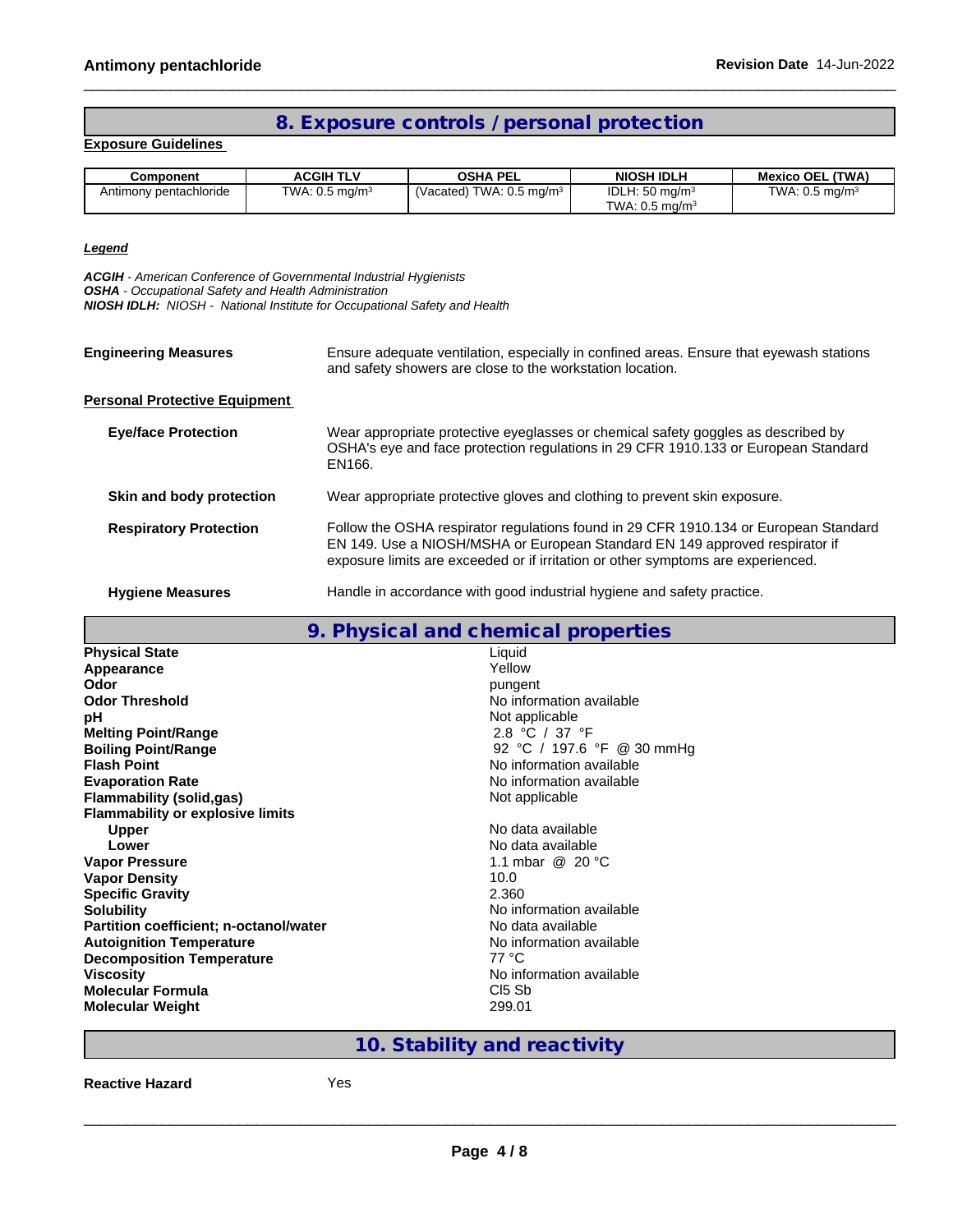| <b>Stability</b>                                                                        | Reacts violently with water. May react with metals and lead to the formation of flammable<br>hydrogen gas. Stable under normal conditions. Moisture sensitive. |  |  |
|-----------------------------------------------------------------------------------------|----------------------------------------------------------------------------------------------------------------------------------------------------------------|--|--|
| <b>Conditions to Avoid</b>                                                              | Incompatible products. Exposure to moist air or water. Exposure to moisture. Heat.                                                                             |  |  |
| <b>Incompatible Materials</b>                                                           | Bases, Strong oxidizing agents, Alcohols, Metals                                                                                                               |  |  |
| Hazardous Decomposition Products Fumes, antimony, Hydrogen chloride gas, Antimony oxide |                                                                                                                                                                |  |  |
| <b>Hazardous Polymerization</b>                                                         | Hazardous polymerization does not occur.                                                                                                                       |  |  |
| <b>Hazardous Reactions</b>                                                              | None under normal processing.                                                                                                                                  |  |  |
|                                                                                         |                                                                                                                                                                |  |  |

# **11. Toxicological information**

## **Acute Toxicity**

**Product Information** No acute toxicity information is available for this product

## **Component Information**

| Component                          | LD50 Oral                                                                                  | <b>LD50 Dermal</b> | <b>LC50 Inhalation</b>          |
|------------------------------------|--------------------------------------------------------------------------------------------|--------------------|---------------------------------|
| Antimony pentachloride             | $LD50 = 1115 mg/kg (Rat)$                                                                  | Not listed         | 720 mg/m <sup>3</sup> /2h (Rat) |
|                                    |                                                                                            |                    |                                 |
| <b>Toxicologically Synergistic</b> | No information available                                                                   |                    |                                 |
| <b>Products</b>                    |                                                                                            |                    |                                 |
|                                    | Delayed and immediate effects as well as chronic effects from short and long-term exposure |                    |                                 |

**Irritation Intervellet Causes burns by all exposure routes** 

## **Sensitization** No information available

**Carcinogenicity** The table below indicateswhether each agency has listed any ingredient as a carcinogen.

| <b>Component</b>                                                 | <b>CAS No</b>               | <b>IARC</b>                                                                                                                                                                                                                                                                                         | <b>NTP</b>                 | <b>ACGIH</b> | <b>OSHA</b> | <b>Mexico</b> |  |  |  |
|------------------------------------------------------------------|-----------------------------|-----------------------------------------------------------------------------------------------------------------------------------------------------------------------------------------------------------------------------------------------------------------------------------------------------|----------------------------|--------------|-------------|---------------|--|--|--|
| Antimony<br>pentachloride                                        | 7647-18-9                   | Not listed                                                                                                                                                                                                                                                                                          | Not listed                 | Not listed   | Not listed  | Not listed    |  |  |  |
| <b>Mutagenic Effects</b>                                         |                             | No information available                                                                                                                                                                                                                                                                            |                            |              |             |               |  |  |  |
|                                                                  | <b>Reproductive Effects</b> |                                                                                                                                                                                                                                                                                                     | No information available.  |              |             |               |  |  |  |
| <b>Developmental Effects</b>                                     |                             | No information available.                                                                                                                                                                                                                                                                           |                            |              |             |               |  |  |  |
| <b>Teratogenicity</b>                                            |                             | No information available.                                                                                                                                                                                                                                                                           |                            |              |             |               |  |  |  |
| <b>STOT - single exposure</b><br><b>STOT - repeated exposure</b> |                             | Respiratory system<br>None known                                                                                                                                                                                                                                                                    |                            |              |             |               |  |  |  |
| <b>Aspiration hazard</b>                                         |                             | No information available                                                                                                                                                                                                                                                                            |                            |              |             |               |  |  |  |
| delayed                                                          |                             | Symptoms / effects, both acute and Product is a corrosive material. Use of gastric lavage or emesis is contraindicated.<br>Possible perforation of stomach or esophagus should be investigated: Ingestion causes<br>severe swelling, severe damage to the delicate tissue and danger of perforation |                            |              |             |               |  |  |  |
| <b>Endocrine Disruptor Information</b>                           |                             | No information available                                                                                                                                                                                                                                                                            |                            |              |             |               |  |  |  |
| <b>Other Adverse Effects</b>                                     |                             | The toxicological properties have not been fully investigated.                                                                                                                                                                                                                                      |                            |              |             |               |  |  |  |
|                                                                  |                             |                                                                                                                                                                                                                                                                                                     | 12. Ecological information |              |             |               |  |  |  |

#### **Ecotoxicity**

Toxic to aquatic organisms, may cause long-term adverse effects in the aquatic environment. The product contains following substances which are hazardous for the environment. Reacts with water so no ecotoxicity data for the substance is available. May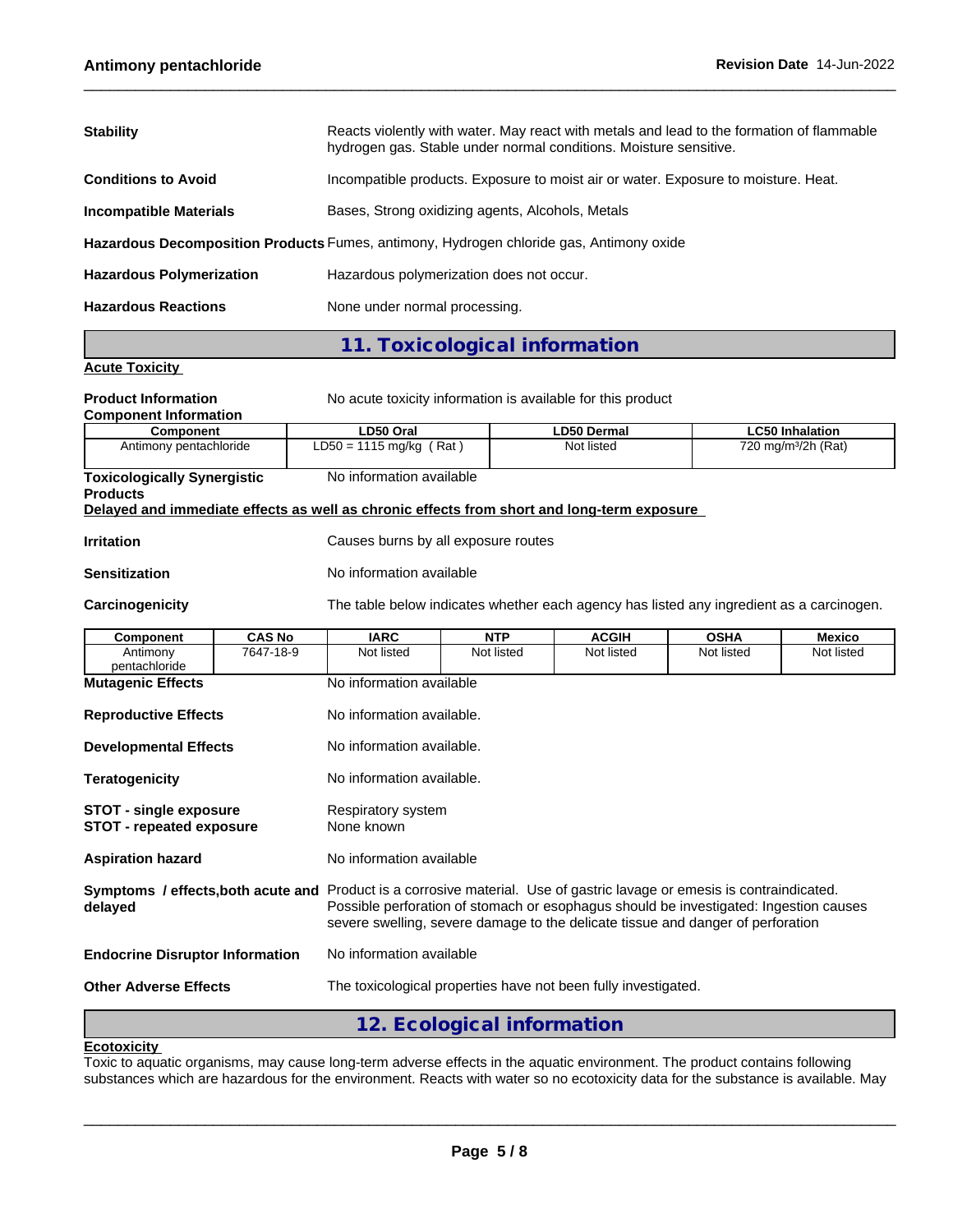cause long-term adverse effects in the environment. Do not allow material to contaminate ground water system.

| <b>Persistence and Degradability</b> | based on information available. May persist |
|--------------------------------------|---------------------------------------------|
| Bioaccumulation/ Accumulation        | No information available.                   |
| Mobility                             | Is not likely mobile in the environment.    |
|                                      | 13 Disnosal considerations                  |

|                        | <u>io. Disposal constantians is</u>                                                      |
|------------------------|------------------------------------------------------------------------------------------|
| Waste Disposal Methods | Chemical waste generators must determine whether a discarded chemical is classified as a |
|                        | hazardous waste. Chemical waste generators must also consult local, regional, and        |
|                        | national hazardous waste regulations to ensure complete and accurate classification.     |

|                             | 14. Transport information                             |
|-----------------------------|-------------------------------------------------------|
| <b>DOT</b>                  |                                                       |
| UN-No                       | <b>UN1730</b>                                         |
| <b>Proper Shipping Name</b> | ANTIMONY PENTACHLORIDE, LIQUID                        |
| <b>Technical Name</b>       | (Antimony (V)-chloride, 1M Sol in Methylene chloride) |
| <b>Hazard Class</b>         | 8                                                     |
| <b>Packing Group</b>        | Ш                                                     |
| <b>TDG</b>                  |                                                       |
| UN-No                       | UN1730                                                |
| <b>Proper Shipping Name</b> | ANTIMONY PENTACHLORIDE, LIQUID                        |
| <b>Hazard Class</b>         | 8                                                     |
| <b>Packing Group</b>        | Ш                                                     |
| <b>IATA</b>                 |                                                       |
| UN-No                       | <b>UN1730</b>                                         |
| <b>Proper Shipping Name</b> | ANTIMONY PENTACHLORIDE, LIQUID                        |
| <b>Hazard Class</b>         | 8                                                     |
| <b>Packing Group</b>        | Ш                                                     |
| <b>IMDG/IMO</b>             |                                                       |
| <b>UN-No</b>                | <b>UN1730</b>                                         |
| <b>Proper Shipping Name</b> | ANTIMONY PENTACHLORIDE, LIQUID                        |
| <b>Hazard Class</b>         | 8                                                     |
| <b>Packing Group</b>        | Ш                                                     |
|                             | .                                                     |

## **15. Regulatory information**

## **United States of America Inventory**

| Component              | CAS No    | <b>TSCA</b> | <b>TSCA</b><br>Inventory notification -<br><b>Active-Inactive</b> | א ה ד<br><b>EPA Requiatory</b><br>שכ<br><b>Flags</b> |
|------------------------|-----------|-------------|-------------------------------------------------------------------|------------------------------------------------------|
| Antimony pentachloride | 7647-18-9 |             | <b>CTIVE</b><br>v                                                 |                                                      |

#### **Legend:**

**TSCA** US EPA (TSCA) - Toxic Substances Control Act, (40 CFR Part 710) X - Listed '-' - Not Listed

**TSCA - Per 40 CFR 751,Regulation of Certain Chemical Substances & Mixtures, Under TSCA Section 6(h) (PBT)** Not applicable

**TSCA 12(b)** - Notices of Export Not applicable

 $\_$  ,  $\_$  ,  $\_$  ,  $\_$  ,  $\_$  ,  $\_$  ,  $\_$  ,  $\_$  ,  $\_$  ,  $\_$  ,  $\_$  ,  $\_$  ,  $\_$  ,  $\_$  ,  $\_$  ,  $\_$  ,  $\_$  ,  $\_$  ,  $\_$  ,  $\_$  ,  $\_$  ,  $\_$  ,  $\_$  ,  $\_$  ,  $\_$  ,  $\_$  ,  $\_$  ,  $\_$  ,  $\_$  ,  $\_$  ,  $\_$  ,  $\_$  ,  $\_$  ,  $\_$  ,  $\_$  ,  $\_$  ,  $\_$  ,

### **International Inventories**

Canada (DSL/NDSL), Europe (EINECS/ELINCS/NLP), Philippines (PICCS), Japan (ENCS), Japan (ISHL), Australia (AICS), China (IECSC), Korea (KECL).

| <b>KECL</b><br><b>AS No</b><br><b>NDSL</b><br>AICS<br><b>ENCS</b><br><b>PICCS</b><br><b>ISHL</b><br><b>EINECS</b><br>DSL<br>Component<br>טכט:<br>unu |
|------------------------------------------------------------------------------------------------------------------------------------------------------|
|------------------------------------------------------------------------------------------------------------------------------------------------------|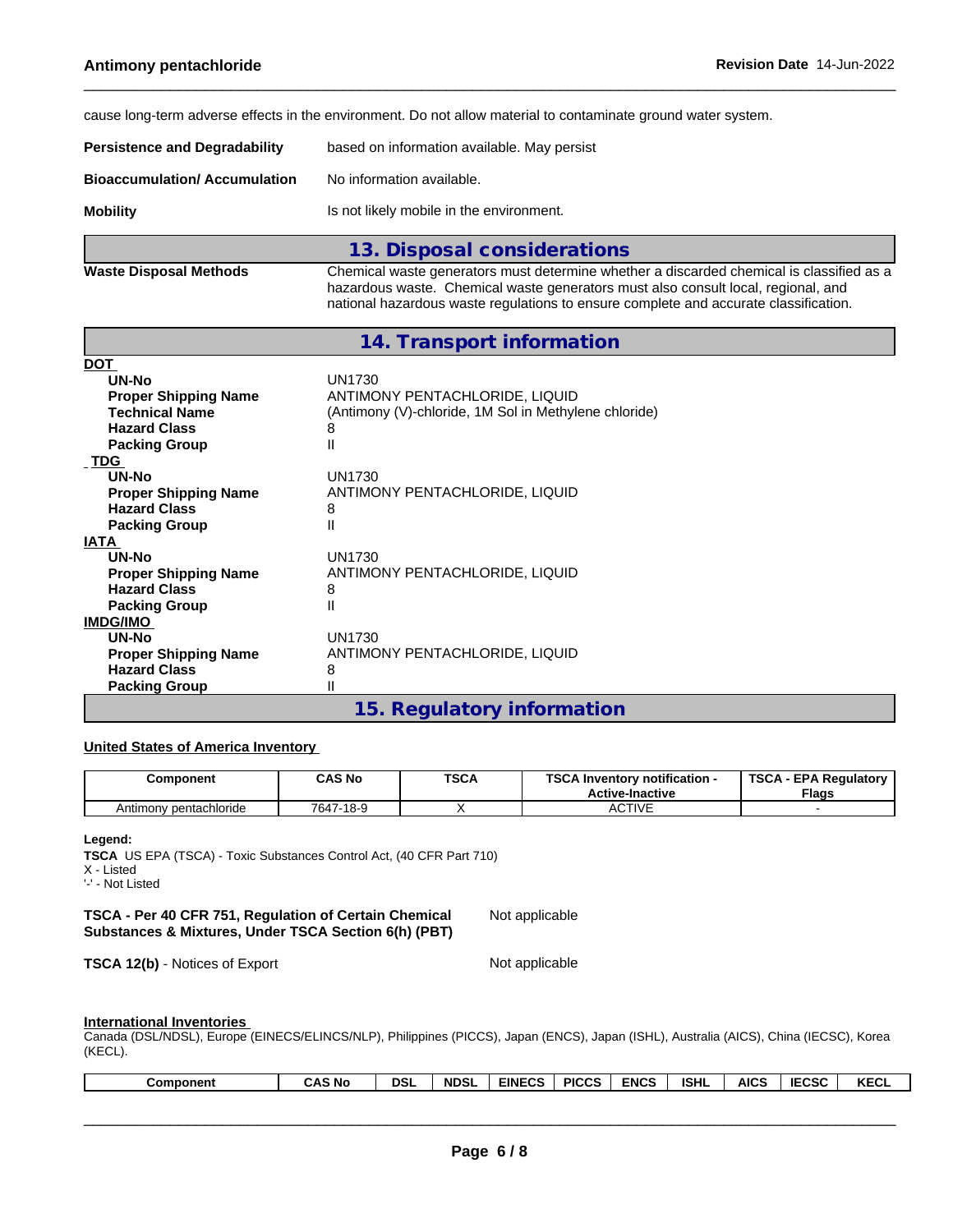| ™ Antimon<br>ov pentachloride | $18-9$<br>$701-$<br>$^{\prime}$ h4 |  | $\sim$<br>یں ا<br>-bu<br>٠.,<br>ت - |  |  | 0.4070<br>$\mathbf{r}$<br>$\cdot$<br>$\mathbf{L}$<br>-טוטו |
|-------------------------------|------------------------------------|--|-------------------------------------|--|--|------------------------------------------------------------|

**KECL** - NIER number or KE number (http://ncis.nier.go.kr/en/main.do)

### **U.S. Federal Regulations**

#### **SARA 313**

| Component              | <b>CAS No</b>                 | Weight % | <b>SARA 313</b><br>.<br>Threshold<br>Values % |
|------------------------|-------------------------------|----------|-----------------------------------------------|
| Antimony pentachloride | $-18-9$<br><b>7047</b><br>041 | <=100    | . - ب                                         |

**SARA 311/312 Hazard Categories** See section 2 for more information

#### **CWA** (Clean Water Act)

| Component                   | <b>CWA</b><br><b>Hazardous</b><br>- -<br><b>Substances</b> | ∩W∆<br>- Reportable<br>Quantities | <b>CWA</b><br>: Pollutants<br>Toxic | <b>CWA</b><br>· Prioritv Pollutantsl |
|-----------------------------|------------------------------------------------------------|-----------------------------------|-------------------------------------|--------------------------------------|
| , pentachloride<br>Antimonv |                                                            | 1000 lb                           |                                     |                                      |

## **Clean Air Act**

| Component                   | <b>HAPS Data</b> | <b>Class</b><br><b>Ozone Depletors</b> | Class 2<br>∽.<br>: Depletors<br>Ozone |
|-----------------------------|------------------|----------------------------------------|---------------------------------------|
| / pentachloride<br>Antımony |                  |                                        |                                       |

**OSHA** - Occupational Safety and Health Administration Not applicable

**CERCLA** This material, as supplied, contains one or more substances regulated as a hazardous substance under the Comprehensive Environmental Response Compensation and Liability Act (CERCLA) (40 CFR 302)

| ---------                              | <b>RQs</b><br><b>Substances</b><br>.<br>zardous<br>пa. | FIBA<br>. RQ-<br>нк<br>◡⊏ |
|----------------------------------------|--------------------------------------------------------|---------------------------|
| :hloride<br>Antir.<br>Ŋθ<br>uon.<br>на | 000 lb                                                 |                           |

**California Proposition 65** This product does not contain any Proposition 65 chemicals.

## **U.S. State Right-to-Know**

## **Regulations**

| $\cdots$ anone<br>יוסו                                                   | <b>Shucatte</b><br><br>saunustus | <b>New</b><br>Jersev | divania !<br>п.<br>сшэ | <b>Illinois</b> | <b>Island</b><br>эае<br>ĸш |
|--------------------------------------------------------------------------|----------------------------------|----------------------|------------------------|-----------------|----------------------------|
| Antooblorida<br>$\Lambda$ ntire<br><b>TIOLIDE</b><br><b>IUITIOI</b><br>w |                                  |                      |                        |                 |                            |

#### **U.S. Department of Transportation**

| Reportable Quantity (RQ):          |   |
|------------------------------------|---|
| <b>DOT Marine Pollutant</b>        | N |
| <b>DOT Severe Marine Pollutant</b> | N |

# **U.S. Department of Homeland**

This product does not contain any DHS chemicals.

## **Security**

**Other International Regulations**

**Mexico - Grade** No information available

## **Authorisation/Restrictions according to EU REACH**

| <b>Component</b>       | <b>CAS No</b> | REACH (1907/2006) -<br>Subject to Authorization   on Certain Dangerous | REACH (1907/2006) -<br><b>Annex XIV - Substances Annex XVII - Restrictions</b><br><b>Substances</b> | <b>REACH Requlation (EC</b><br>1907/2006) article 59 -<br><b>Candidate List of</b><br>Substances of Very High<br><b>Concern (SVHC)</b> |  |
|------------------------|---------------|------------------------------------------------------------------------|-----------------------------------------------------------------------------------------------------|----------------------------------------------------------------------------------------------------------------------------------------|--|
| Antimony pentachloride | 7647-18-9     |                                                                        | Use restricted. See item<br>(see link for restriction                                               |                                                                                                                                        |  |